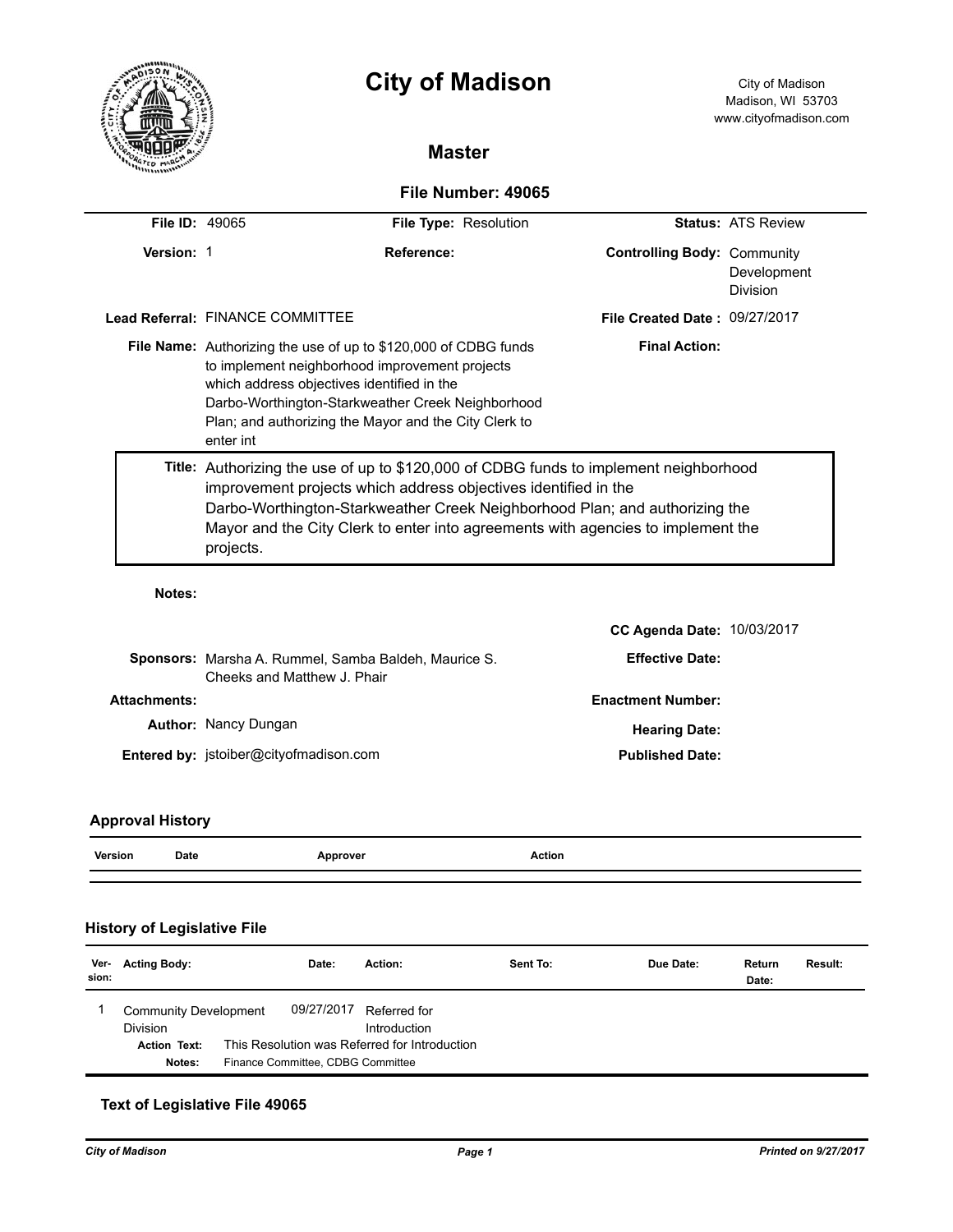#### **Fiscal Note**

The Community Development Division's Adopted 2017 Operating Budget includes up to \$60,000 in federal CDBG funds to support capital improvement projects in the Darbo, Worthington and Starkweather Creek neighborhoods, and the CDD's submitted 2018 Operating Budget includes up to another \$60,000 for the same purpose. This Resolution allocates the funds for these projects to be implemented by Community GroundWorks, Inc, and the City Parks, Engineering, and Traffic Engineering Divisions.

Community Development Division:

| 62333101-42110-71017 | (60,000) |
|----------------------|----------|
| 62333101-54820-71017 | 60,000   |
| 62333101-42110-71018 | (60,000) |
| 62333101-54820-71018 | 60,000   |
|                      |          |

#### **Title**

Authorizing the use of up to \$120,000 of CDBG funds to implement neighborhood improvement projects which address objectives identified in the Darbo-Worthington-Starkweather Creek Neighborhood Plan; and authorizing the Mayor and the City Clerk to enter into agreements with agencies to implement the projects.

## **Body**

## BACKGROUND

The Community Development Division (CDD) and CDBG Committee, in cooperation with the Planning Unit, sponsored a neighborhood planning effort in the Darbo, Worthington and Starkweather Creek neighborhoods in 2016 and 2017. The Plan, adopted by the Common Council in September 2017 included implementation priorities designed to address specific objectives.

The CDD's Adopted 2017 Operating Budget authorized the use of up to \$60,000 of CDBG funds for the implementation of eligible projects in the Darbo-Worthington-Starkweather Creek Neighborhood (DWS) Plan's three neighborhoods. Up to an additional \$60,000 was included for the same purpose in the CDD's submitted 2018 Operating Budget. Neighborhood residents selected the following four projects, which (A) address implementation priorities among those identified in the Plan; and (B) were determined to be eligible for CDBG funding:

- 1. Improvements to Worthington and Reger Parks, to be implemented by the City's Parks Division for up to \$55,000 in federal CDBG funds; and,
- 2. Improvements to Starkweather Creek, to be implemented by the City's Engineering Division for up to \$35,000 in federal CDBG funds; and,
- 3. Installation of energy efficient street lights in the Worthington neighborhood , to be implemented by the City's Traffic Engineering Division for up to \$10,000 in federal CDBG funds; and,
- 4. Installation of a new community garden in the Darbo Worthington neighborhood, and improvements to the St. Paul community garden, to be implemented by Community GroundWorks, Inc. for up to \$20,000 in federal CDBG funds.

#### ACTION

WHEREAS, the Housing and Community Development Act of 1974 permits the City of